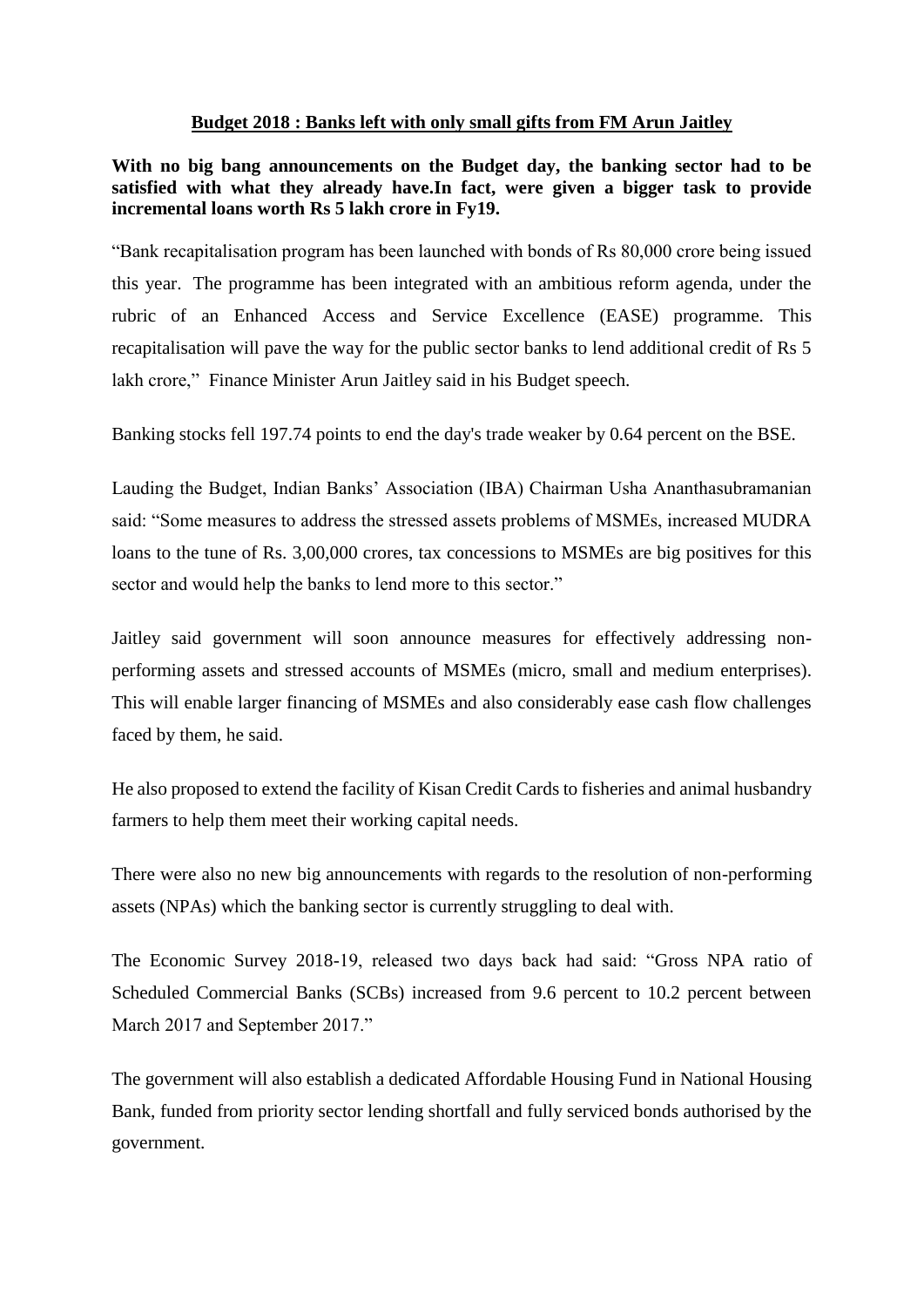RA Sankara Narayanan, CEO and Managing Director of Vijaya Bank, said: "The boost to the affordable housing segment has an impact on other sectors too."

On credit growth, he said only government guaranteed projects are growing and the improvement in the MSME and other sectors will be followed by country's economic movement.

## **Insolvency benefits**

Jaitley, however, reiterated the benefits of IBC by saying it "has changed the lender-debtor relationship".

"The recapitalised banks will now have a greater ability to support growth. All these structural reforms in the medium and long run will help Indian economy achieve stronger growth for a long time," Jaitley added.

Apart from providing a marginal relief on tax arising due to book profit (MAT) on account of write back of debt of companies undergoing insolvency proceedings under the Insolvency and Bankruptcy Code (IBC).

"Currently in case of unlisted company any change of majority voting rights leads to lapse of carry forward losses. Budget has provided relief to allow carry forward of losses by companies under insolvency resolution process even if majority voting rights undergo change. Realignment of structure through transfer of securities between parent and its wholly owned subsidiary ('WOS') possible without tax implications," said Jinesh Shah, Partner, Tax, Deal Advisory, KPMG India.

## **Regional Rural Banks**

The Budget also proposed to allow strong Regional Rural Banks (RRBs) to raise capital from the market to enable them increase their credit to rural economy.

Set up in 1975, RRBs are local level banks operating in different States of India. They have been created with a view to serve primarily the rural areas of India with basic banking and financial services.